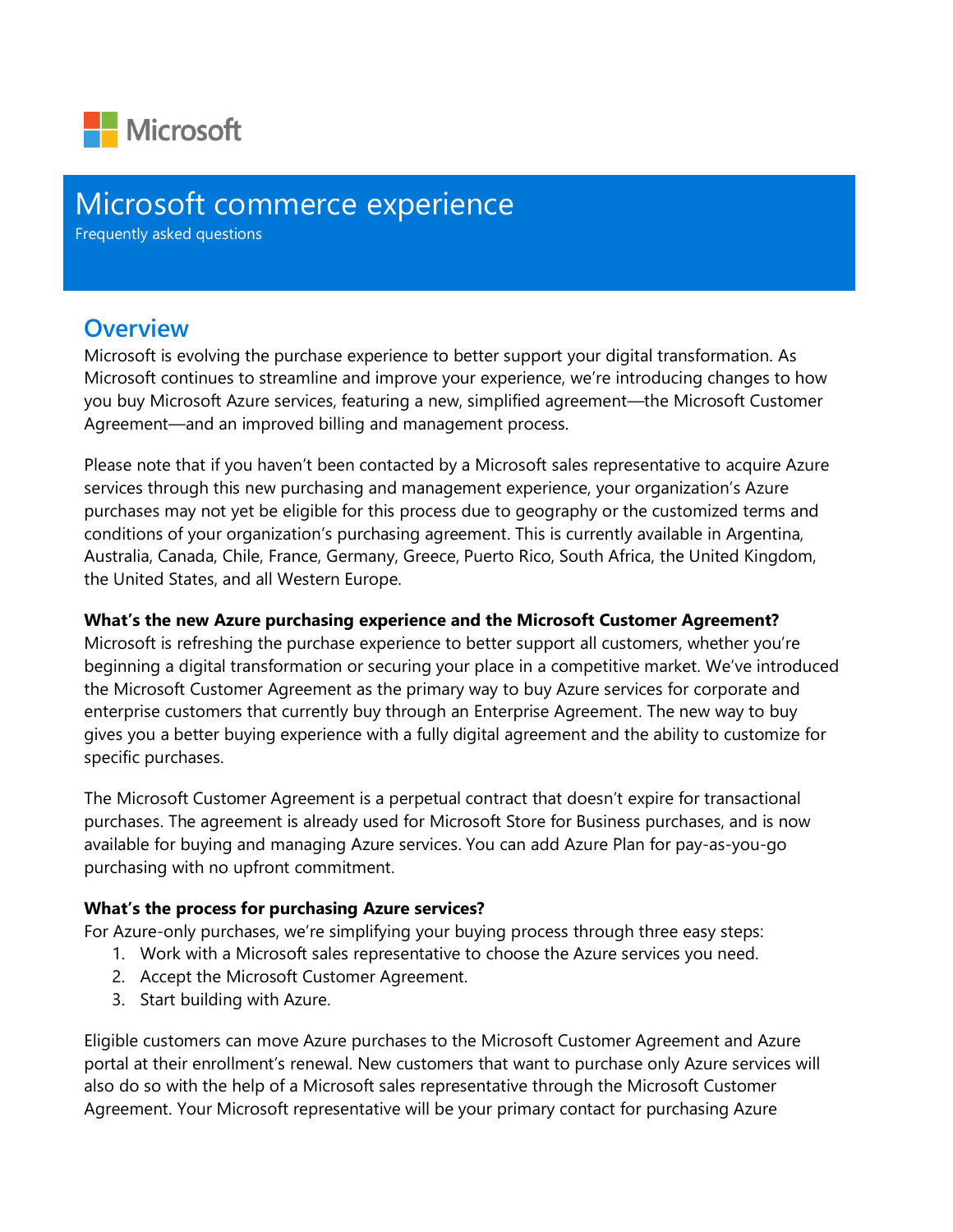# Microsoft commerce experience

Frequently asked questions

services through this new way to buy. Your partner will support your organization with value-added services and post-sale solutions and consumption management for your Azure services.

#### **What are the benefits of buying Azure through the Microsoft Customer Agreement?**

The Microsoft Customer Agreement offers an efficient experience with flexible billing and policy management to manage at a department or organization level. Microsoft is also improving the tools and systems that support all transactions through the agreement. This means there's less administrative work necessary to buy Azure services, you can purchase and start using Azure services faster through the Microsoft Customer Agreement, and consumption tracking is more accurate and consistent.

- Automated processing and digital acceptance of the agreement
- Accept your terms once, and the agreement updates dynamically as you add products
- Customer agreement that doesn't expire so you can continue to add services
- Intuitive portal for account and cost management, billing, and invoicing

#### **How do I know if I'll be asked to transition to purchasing Azure through the Microsoft Customer Agreement?**

If you have existing Azure services and you're eligible to transition your Azure services to the Microsoft Customer Agreement, the administrator of your Azure services will get an email from Microsoft to invite your organization to transition purchases when your licensing agreement is up for renewal. Your organization representative will also be contacted by a Microsoft sales representative when agreement renewal discussions begin.

If you're new to Azure, talk with your Microsoft representative about whether this is the best option for your Azure services needs.

#### **Will there be a service interruption as I transition?**

Azure services in your subscription keep running without any interruption. We only transition the billing relationship for your subscription. There won't be an impact to existing resources, resource groups, or management groups. When the transition is complete, your enterprise hierarchy and billing for Azure subscriptions and reservations are transitioned. Please note you can't access them through your previous billing account, and you can't revert to your previous account.

#### **What products are covered by the Microsoft Customer Agreement?**

All Microsoft products and services available in the [Microsoft Store for Business](https://businessstore.microsoft.com/) catalog are covered by the Microsoft Customer Agreement (a separate purchasing process from this Azure purchasing experience).

#### **How will I receive the Microsoft Customer Agreement?**

When you receive a proposal from your Microsoft representative, it will include a link to the Microsoft Customer Agreement. View the terms, including any discounts or credits, during the transaction checkout process and click to accept the proposal. You can also see the agreement at [https://aka.ms/customeragreement.](https://aka.ms/customeragreement)